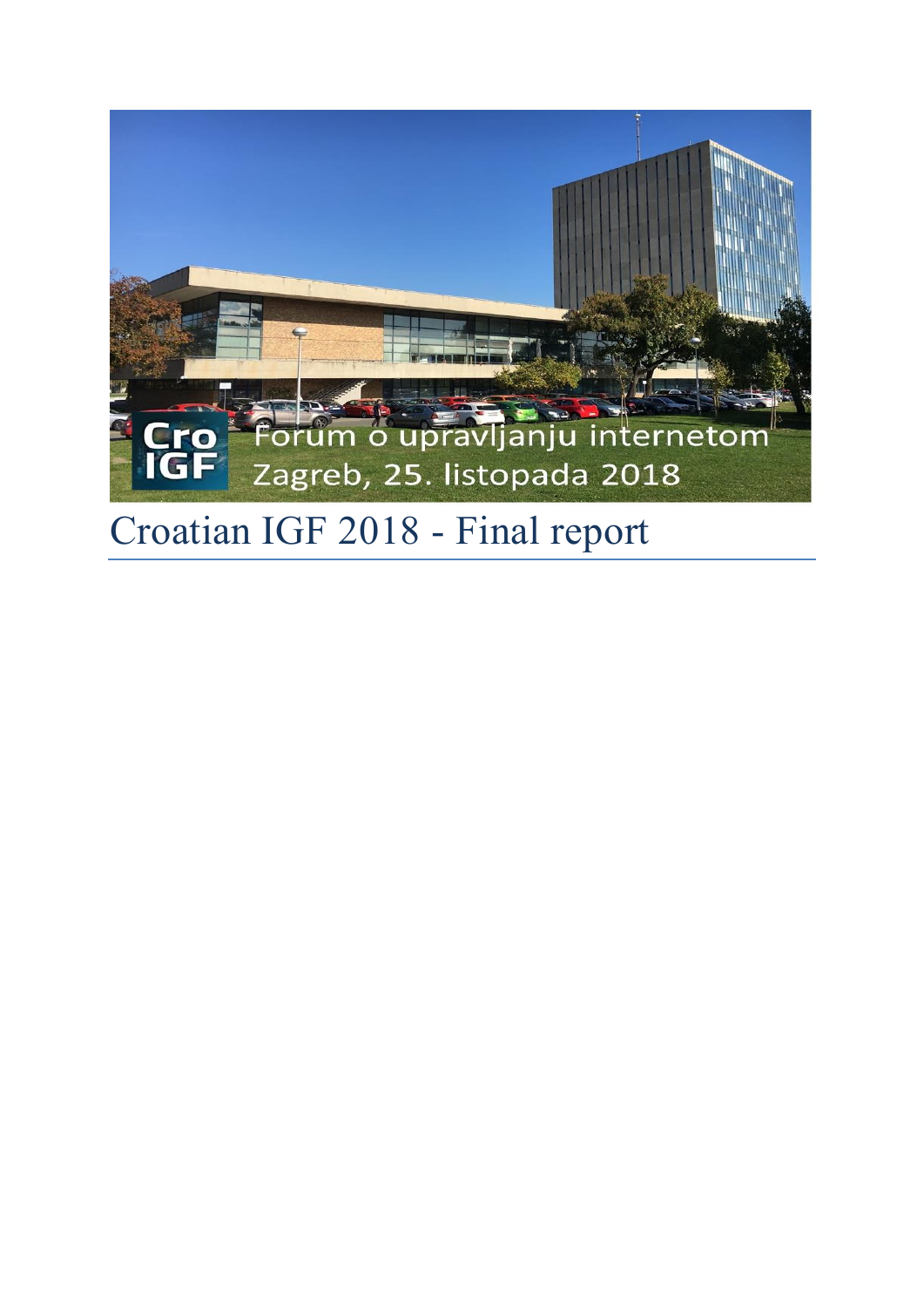

## Table of contents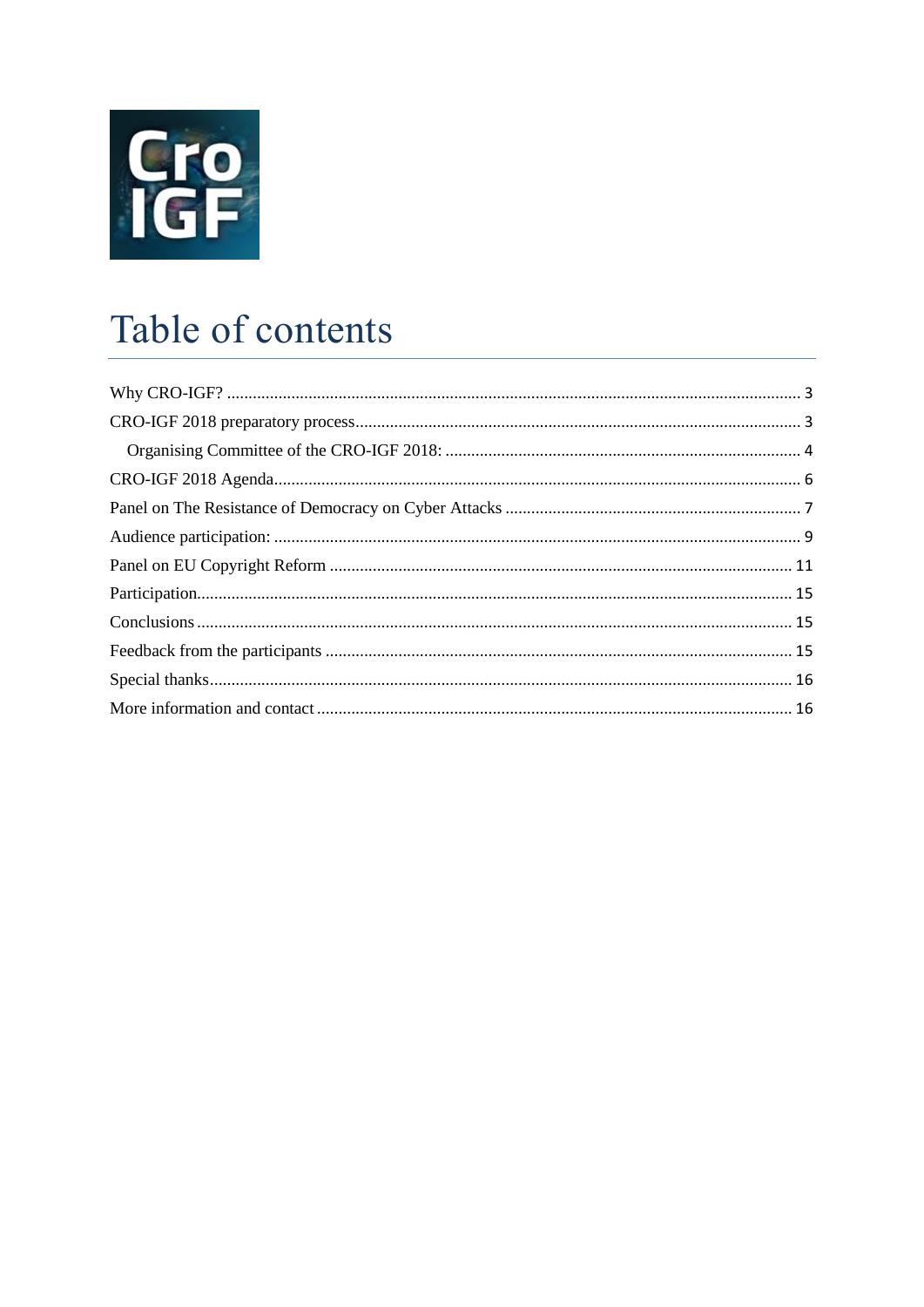## <span id="page-2-0"></span>**Why CRO-IGF?**

The national IGF as a platform for open and inclusive multi-stakeholder discussions on the Internet governance issues in Croatia is now four years old. The discussion on why having a national IGF was discussed at the first CRO-IGF that took place in Zagreb on 6 May 2015 at the Faculty of Electrical Engineering and Computing University of Zagreb. The report from the first CRO-IGF is available here: [http://www.intgovforum.org/cms/documents/igf](http://www.intgovforum.org/cms/documents/igf-initiatives/igf-regional-and-national-initiatives/igf-regional-and-national-initiatives-2015-1/504-croatia-igf2015-report-1)[initiatives/igf-regional-and-national-initiatives/igf-regional-and-national-initiatives-2015-](http://www.intgovforum.org/cms/documents/igf-initiatives/igf-regional-and-national-initiatives/igf-regional-and-national-initiatives-2015-1/504-croatia-igf2015-report-1) [1/504-croatia-igf2015-report-1](http://www.intgovforum.org/cms/documents/igf-initiatives/igf-regional-and-national-initiatives/igf-regional-and-national-initiatives-2015-1/504-croatia-igf2015-report-1)

## <span id="page-2-1"></span>**CRO-IGF 2018 preparatory process**

The preparatory process for the 2018 event started in December 2017. The Organising Committee established a plan of activities to be performed before the planned forum in October 2018. By end of September, the topics for the 2018 event were selected by the Committee members. The topics were collected in an open consultation process from the public. For this year's event two topics were chosen:

- 1. The Resistance of Democracy on Cyber Attacks
- 2. EU Copyright Reform

Question for all participants and coloured cards

It was decided that all the participants would be additionally encouraged to take active part by the technique of quick pools performed with the help of green, yellow and red cards that each participant would show when a question for all would be asked during each panel discussion. The colour of the card meant that the participant agrees with the proposed statement (green), disagrees with the statement (red) or that participant neither agree nor disagree with the statement (yellow).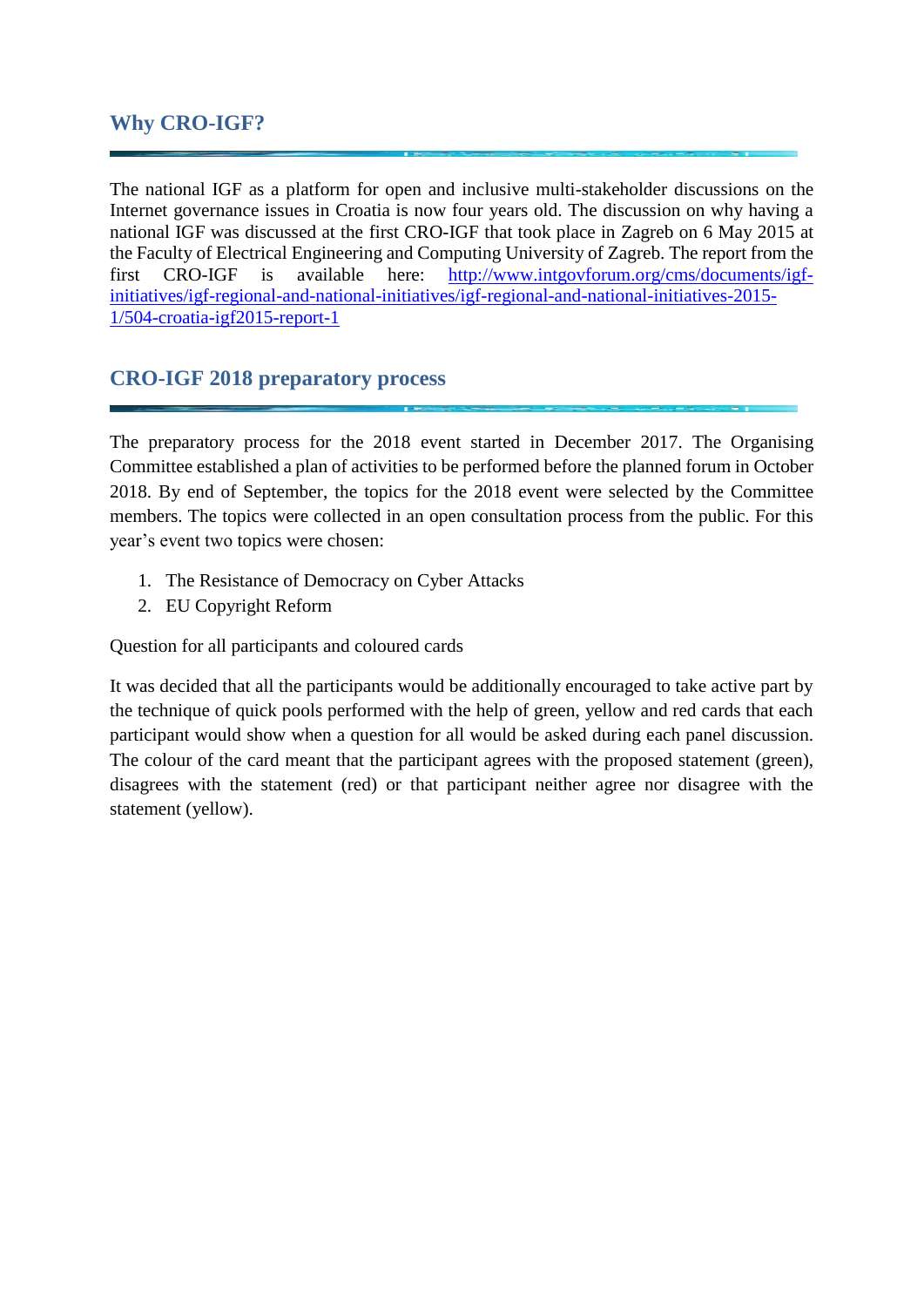## <span id="page-3-0"></span>**Organising Committee of the CRO-IGF 2018:**

| <b>Academia:</b>                       | <b>Private sector/Industry:</b>           |
|----------------------------------------|-------------------------------------------|
| Dražen Dragičević, Faculty of Law in   | Adrian Ježina, Apuntamenat d.o.o., Member |
| Zagreb                                 | of the ICT association at Croatian        |
| Marin Vuković, Faculty of Electrical   | <b>Employers' Association</b>             |
| Engineering and Computing, Zagreb      | Milan Živković, Ericsson Nikola Tesla     |
| <b>Government:</b>                     | <b>Internet users/Civil Society:</b>      |
| Tihomir Lulić, Ministry of Foreign and | Kristijan Zimmer, Croatian Society for    |
| European Affairs                       | Open Systems and Internet - HrOpen        |
| Leda Lepri, Ministry of Public         |                                           |
| Administration                         |                                           |
| Krešo Antonović, Ministry of the Sea,  |                                           |
| <b>Transport and Infrastructure</b>    |                                           |
| Nataša Glavor, CARNET                  |                                           |
| Zdravko Jukić, HAKOM                   |                                           |

#### **Members of the Organising Committee:**

Tihomir Lulić, Head of Division for UN, Directorate for UN and International Organizations, Directorate-General for Multilateral and Global Affairs, Ministry of Foreign and European **Affairs** 

mr. sc. Leda Lepri, Senior Adviser at the Ministry of Public Administration

Krešo Antonović, Director, Directorate for Electronic Communications and Postal Services at the Ministry of the Sea, Transport and Infrastructure

Nataša Glavor, Data Analyst at CARNET, UN MAG Member, Croatian Representative at GAC,

Professor Dražen Dragičević, Ph. D., Faculty of Law, University of Zagreb

Assistant Professor Marin Vuković, Ph. D., Faculty of Electrical Engineering and Computing, University of Zagreb

Adrian Ježina, Apuntamenat d.o.o., Member of the ICT association at Croatian Employers' Association

mr. sc. Milan Živković, Director, Strategy and Business Development, Ericsson Nikola Tesla, Zagreb

Kristijan Zimmer, President of the Supervisory Board of Croatian Society for Open Systems and Internet - HrOpen

Zdravko Jukić, Deputy Executive Director at HAKOM, Croatian Representative at GAC (ICANN)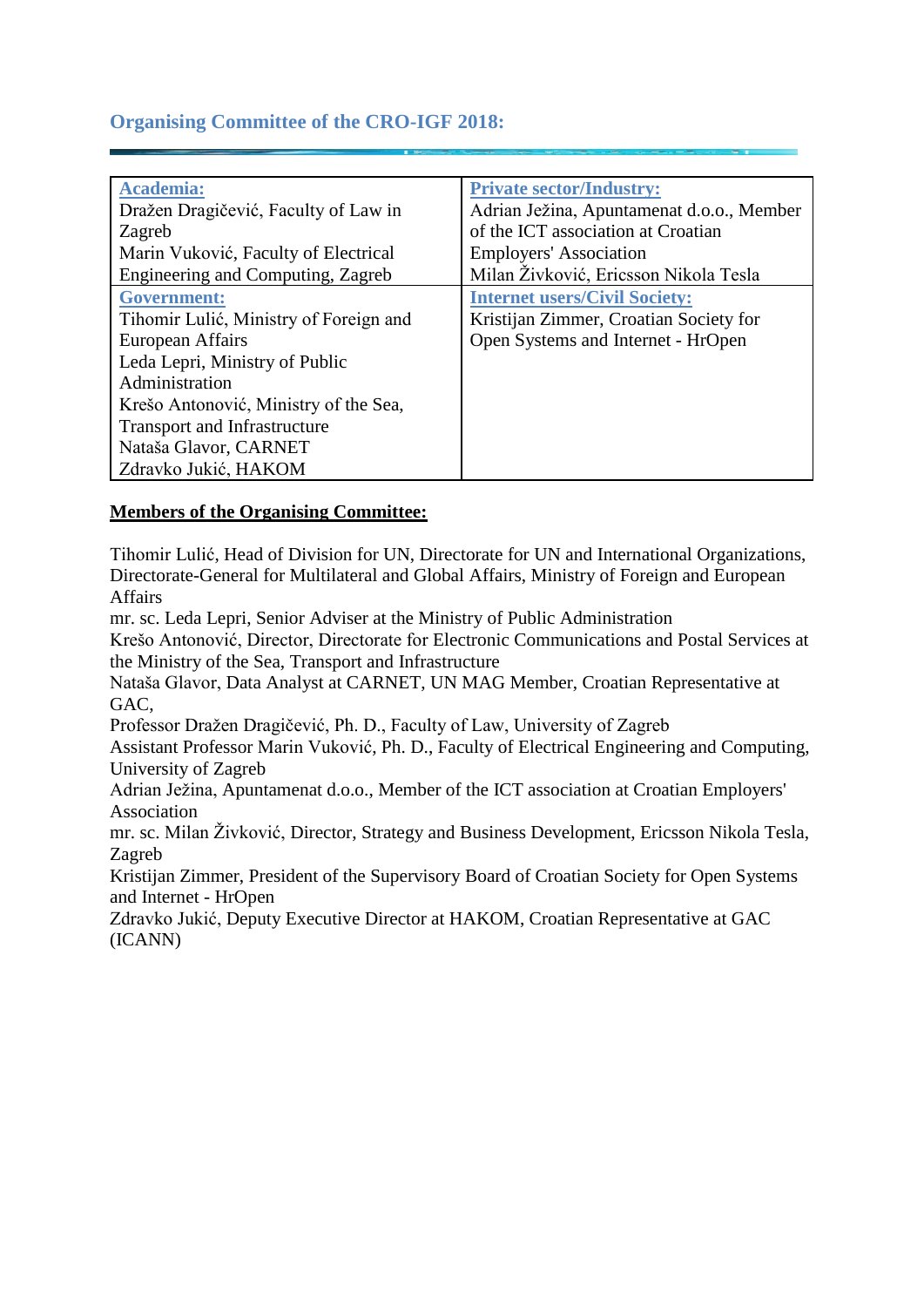More information on the institutions having representatives in the OC:

| Ministry of Foreign and European Affairs         | http://www.mvep.hr              |
|--------------------------------------------------|---------------------------------|
| Ministry of Public Administration                | https://uprava.gov.hr/          |
|                                                  |                                 |
| Ministry of the Sea,                             | http://www.mmpi.hr/             |
| <b>Transport and Infrastructure</b>              |                                 |
| CARNET-                                          | http://www.carnet.hr/           |
| <b>Croatian Academic and Research Network</b>    |                                 |
| Faculty of Law, University of Zagreb             | https://www.pravo.unizg.hr/en/  |
|                                                  |                                 |
| Faculty of Electrical Engineering and            | https://www.fer.unizg.hr/en     |
| Computing, University of Zagreb                  |                                 |
| <b>Croatian Employers' Association</b>           | http://www.hup.hr/en/           |
|                                                  |                                 |
| Ericsson Nikola Tesla                            | http://www.ericsson.hr/homepage |
|                                                  |                                 |
| Croatian Society for Open Systems and            | http://www.open.hr/             |
| Internet - HrOpen                                |                                 |
| <b>Croatian Regulatory Authority for Network</b> | www.hakom.hr                    |
| Industries (HAKOM)                               |                                 |

A CRO-IGF webpage was established at the following link: [http://www.carnet.hr/carnet\\_events/cro\\_igf](http://www.carnet.hr/carnet_events/cro_igf)

A contact e-mail address for the CRO-IGF community: [cro-igf@carnet.hr](mailto:cro-igf@carnet.hr)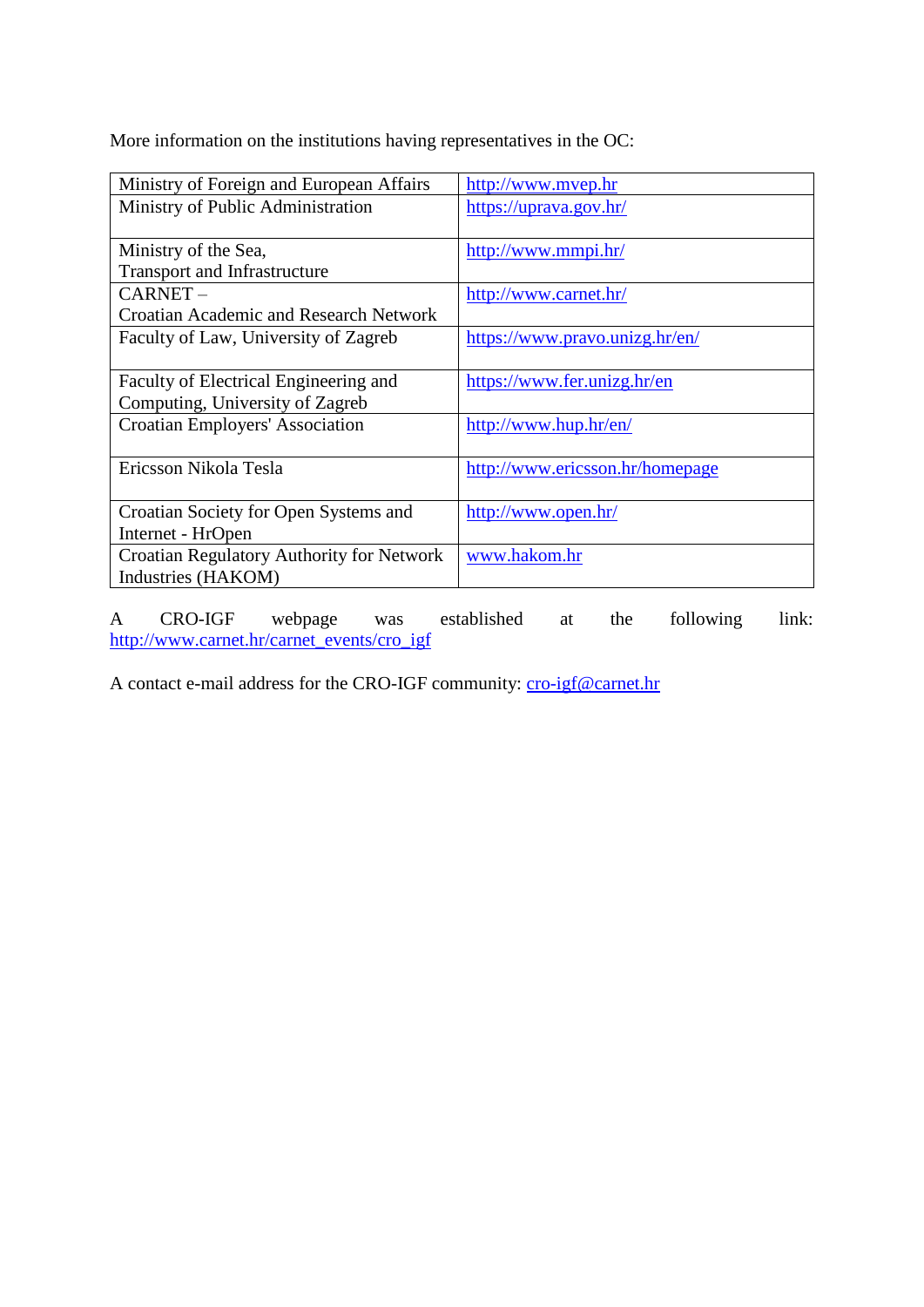## <span id="page-5-0"></span>**CRO-IGF 2018 Agenda**

The fourth Croatian IGF took place in Zagreb, on 25 October 2018 at the premises of the Ministry of the Sea, Transport and Infrastructure. It was a one-day event and the agenda was as follows:

- 1. Welcoming speeches from the host and the CRO-IGF Executive Committee
- 2. The Resistance of Democracy on Cyber Attacks
- 3. EU Copyright Reform
- 4. Open discussions and networking



Welcoming speech by Mr Krešo Antonović from the Ministry of the Sea, Transport and Infrastructure



Mr Kristijan Zimmer as CRO-IGF 2018 coordinator, welcoming the participants on behalf of the CRO-IGF Organising Committee.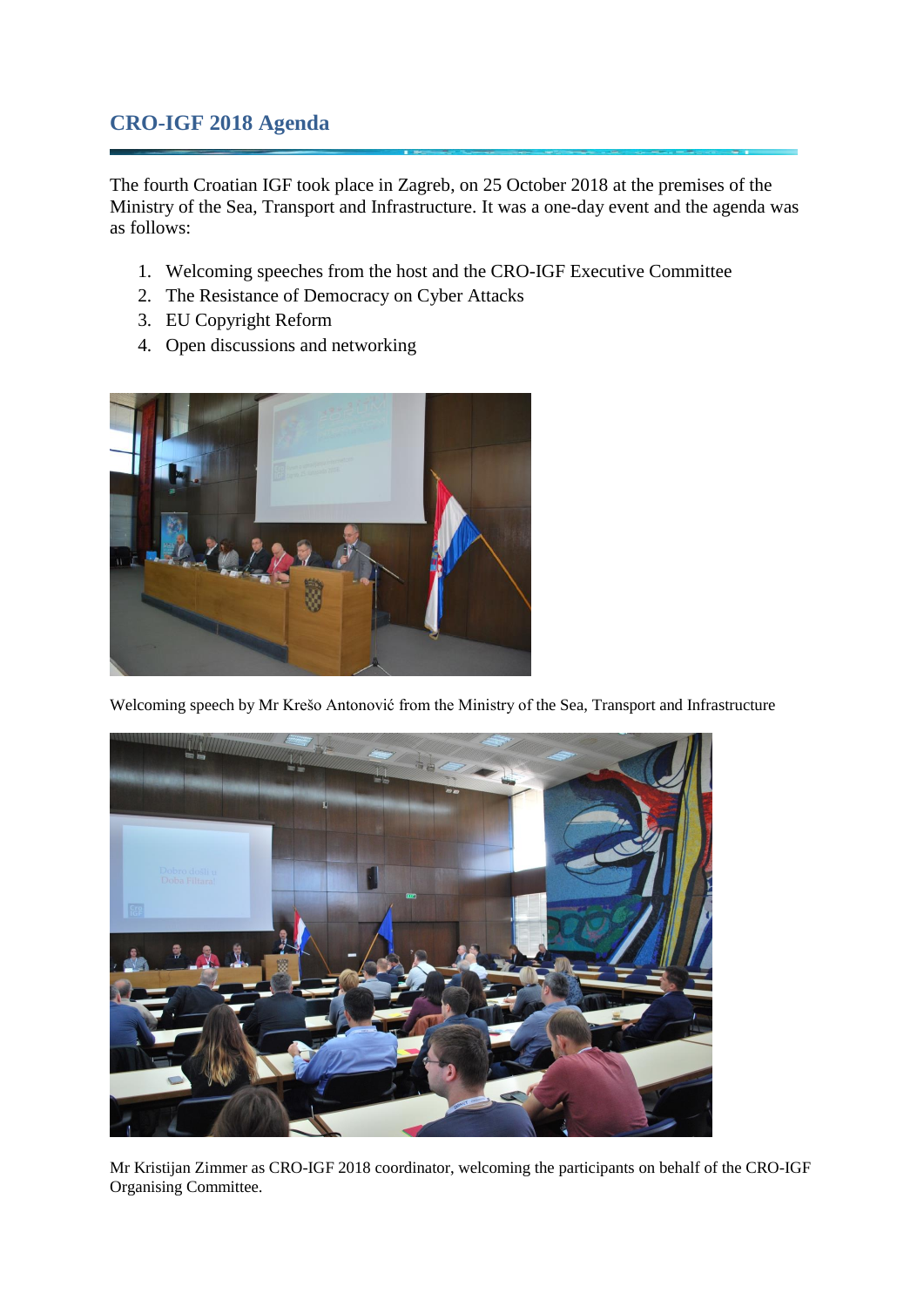## <span id="page-6-0"></span>**Panel on The Resistance of Democracy on Cyber Attacks**

#### **People:**

- Introductory presentation:
	- o dr. sc. Tonimir Kišasondi (Oru)
- Panellists:
	- o doc. dr. sc. Stjepan Groš (Faculty of Electrical Engineering and Computing, University of Zagreb)
	- o Tomislav Štivojević (Nacionalni CERT, CARNET)
	- o Lucijan Carić (DefenseCode)
	- o Damir Sušanj (HAKOM)
	- o Jelena Tešija (GONG)
- Moderator:
	- o dr. sc. Tonimir Kišasondi (Oru)

#### **Topics:**

- Problem of resistance of democratic EU systems to cybercrime attacks on election infrastructure and information systems of the campaigns
- Fighting the disinformation campaign, establishing the networks of co-operation elections vised
- Recommendations on coordinated response on cybercrime incidents and cybersecurity crisis of large scale
- Transposition of the NIS directive into the national legislative framework and the impact that it will have on Internet end users

The introductory presentation was given by moderator dr.sc Tonimir Kišasondi giving the reflection on the topic and setting the stage for the panel.

Over the last three years, cyber attacks seem to have spread from energy, banking and other nationally important infrastructures to the electoral infrastructures. For example, in 2016, in the United States Presidential Campaign, apart from "leaking" mails, spreading false news, other techniques were used to discredit a presidential candidate and give the other candidate a greater chance of success. All this could weaken confidence in the democratic process, spread apathy, and especially undermine confidence in the electoral process, influence anti-politics, control thinking in the cyber space, and cause emotional responses of voters.



Panellists of the first discussion on the Resistance of Democracy to Cyber Threats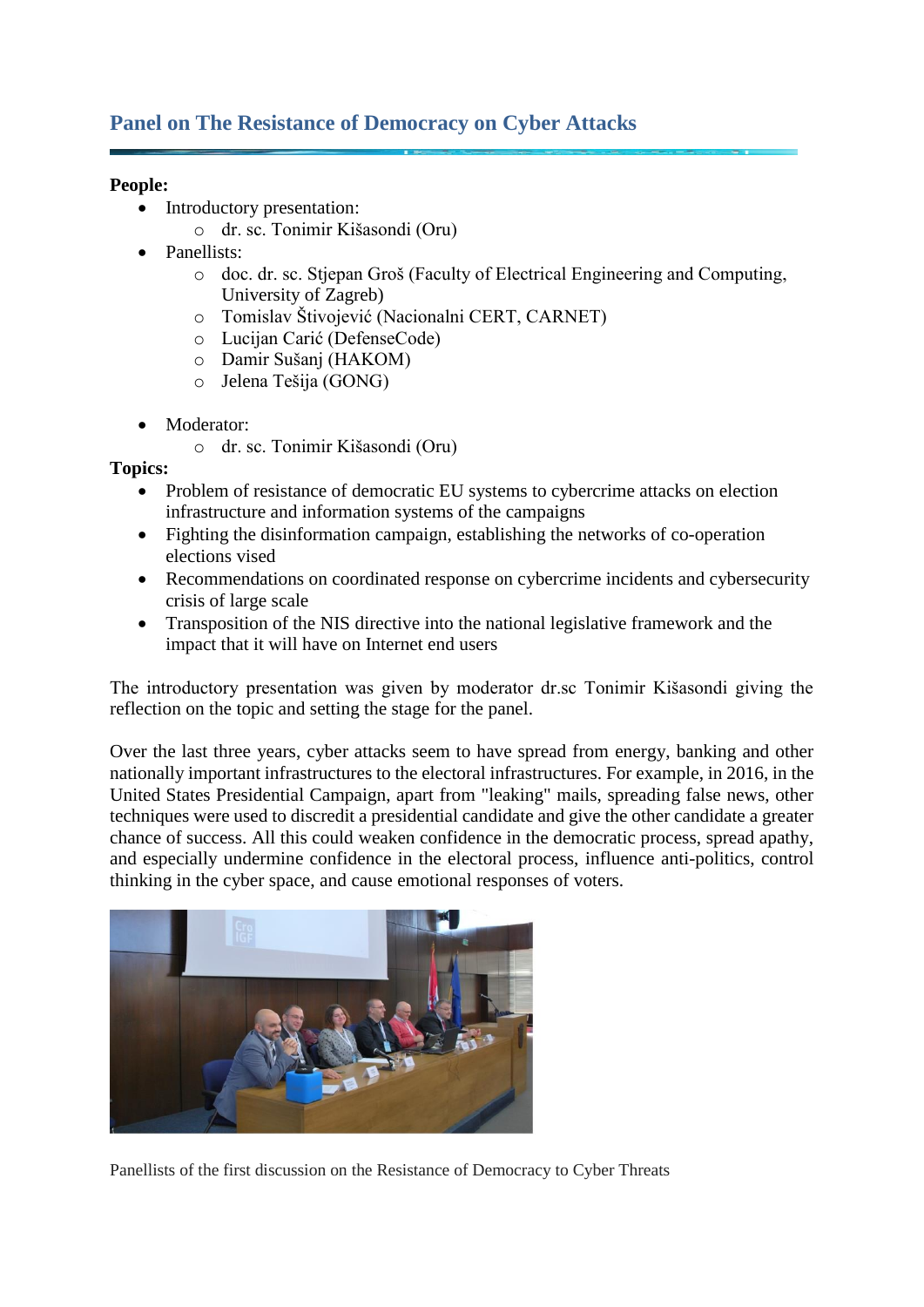Here are the most important messages from the panel discussion:

Question for the audience #1: Is Croatia ready for cyber threats?

Message 1: The public opinion was divided, with a prevailing opinion that Croatia is not ready for cyber-attacks.

Further messages from the panel:

Message 2: The opinion of the panellists is that the Republic of Croatia is a "low tech" country, especially in the context of the electoral process, and that it is a kind of advantage, as it is less possible to influence the election process through the technology. On the other hand, our electoral system uses and relies on the information system and therefore we need to ensure the security of these systems, so cyber security is certainly important for Croatia.

Message 3: Electronic elections and online elections need to be distinguished. Part of our electoral system relies on IT systems. When designing a system you have to think about all the components and assure the entire system, while for the attacker it is enough to find vulnerability in any part of the system.

Message 4: Everything starts from risk assessment. It tells us who can pose threat and what threat it represents.

Message 5: The landscape is a very dynamic one, applying the information and communication technology constantly for something new. The Republic of Croatia can easily turn into a high tech country and become vulnerable to these threats. However, elections are not the only way that democracy can be jeopardized. There are, for example, the media influences that are very important.

Message 6: We can talk about the security level of political parties and the level of awareness of the importance of cyber security that politicians have. There are several initiatives in the Gong that deal with this issue. One of the problems is that there is no trace on the internet in the law on financing political activities. How and in what ways can the Internet be used in political campaigns?

Message 7: Online media are highly susceptible to this type of campaign. Your attempts to deny viral false news largely do not reach as many people as the false news. There is a very important issue of media literacy, a topic that has been unfortunately neglected in our society. Checking information can help. The Faktograf is a service for checking or evaluating the accuracy of the facts (https://faktograf.hr/)

Message 8: The European Commission has begun to tackle disinformation, particularly in the light of parliamentary elections. The EU Code of Practice has been developed as a kind of mechanism that obliges the transparency of political advertising, in terms of who paid the advertisement, for which audience, for which candidate. It has to be made public. Unfortunately, the codex is not clear, especially about who is obliged to do it. (https://ec.europa.eu/commission/sites/beta-political/files/soteu2018-cybersecurity-electionsrecommendation-5949\_en.pdf)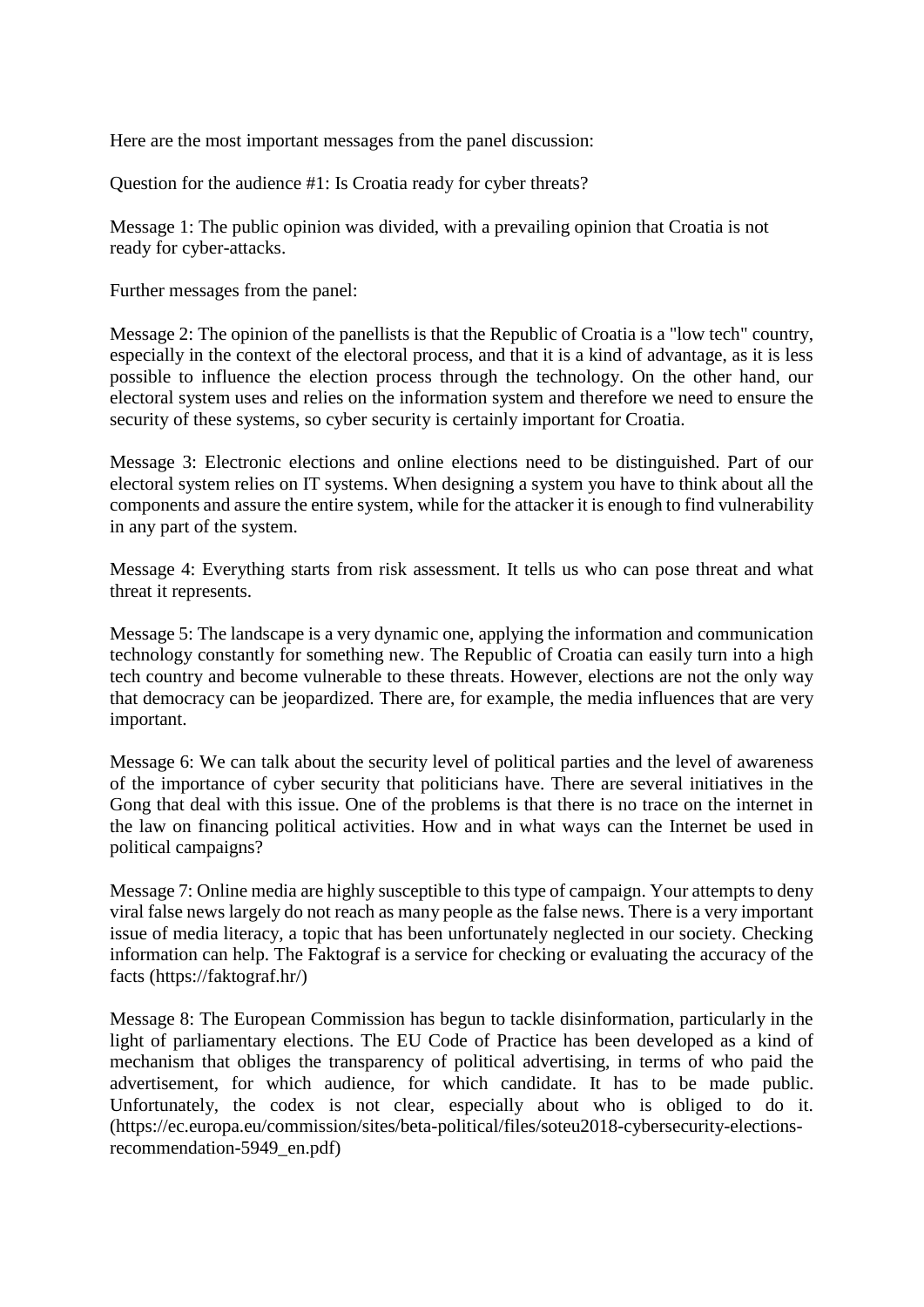Message 9: One of the causes of the huge impact of false news is the lack of critical thinking and lack of media literacy among the population. But that's not the only problem. With enough resources, somebody is able to put together a convincing campaign. What is important is that if we tell lies, we must bear the consequences in accordance with the legal system.

Message 10: The Cyber Security Regulation was recently issued. Key service operators are required to perform penetration testing before launching and even after each system change. Is this a viable claim? A lot of big companies are out of reach of this decree.

#### Message 11:

The attackers map the system to find its vulnerabilities. They know that vulnerable systems will not be patched immediately. Some average period is six months until the vulnerability is removed from the system. Unfortunately, we are prone to relativisation, e.g. if someone can break into FB, Google, then we can have vulnerabilities too.

Message 12: We are an over regulated country, we have too many laws, and we do not adhere to them and we do not know how to ensure their implementation. Prescribing a law does not mean that the desired behaviour will follow. Unfortunately, we are more inclined to change and introduce new regulations and less to enforce existing law and regulations.

Message 13: A participant: "I do not agree that security regulations are dead letters on paper. E.g., why would a cloud provider invest in the security if the user does not need it? So why would the service provider offer security as a service, this is a clear economic question. The request should come from someone, most likely will not come from the user, because user is not security aware, so that requirement comes from the state via regulatory obligation and that's the beginning. The cyber security law is good, step by step, this law will cover critical systems, and it also anticipates enforcement control."

Message 14: Absolute security does not exist, these are illusions. As people are in the background of all systems, and people do make mistakes, so systems produced by people also have errors. That is one challenge. The other challenge is a constant changing of landscape and we cannot "freeze time" to repair things, but we have to fix things that are vulnerable as we go.

Message 15: The system is sluggish, but good indicator that systematic regulation brings about changes in security issues is the regulation imposed by the Croatian National Bank to banking sector ISO 27000 compliance. At the time those were very strict rules on banks, so now, 12 years later, we can say that the banking system in Croatia is well protected.

#### <span id="page-8-0"></span>**Audience participation:**

Message 16: Tihomir Lulić from the Ministry of Foreign and European Affairs of the Republic of Croatia asked panellist who or what (regulation, process, institution) do they assume to play the key role in assuring security of the election process in Croatia. The panellist identified:<br>Cyber security law as quality and important requlation that envisi-

- Cyber security law as quality and important regulation that envisions critical ICT systems
- Coordination and cooperation of all institutions participating in the election process (DIP, AZOP, APIS, ..) is crucial
- Awareness rising of the importance of information and computer security in schools and academic community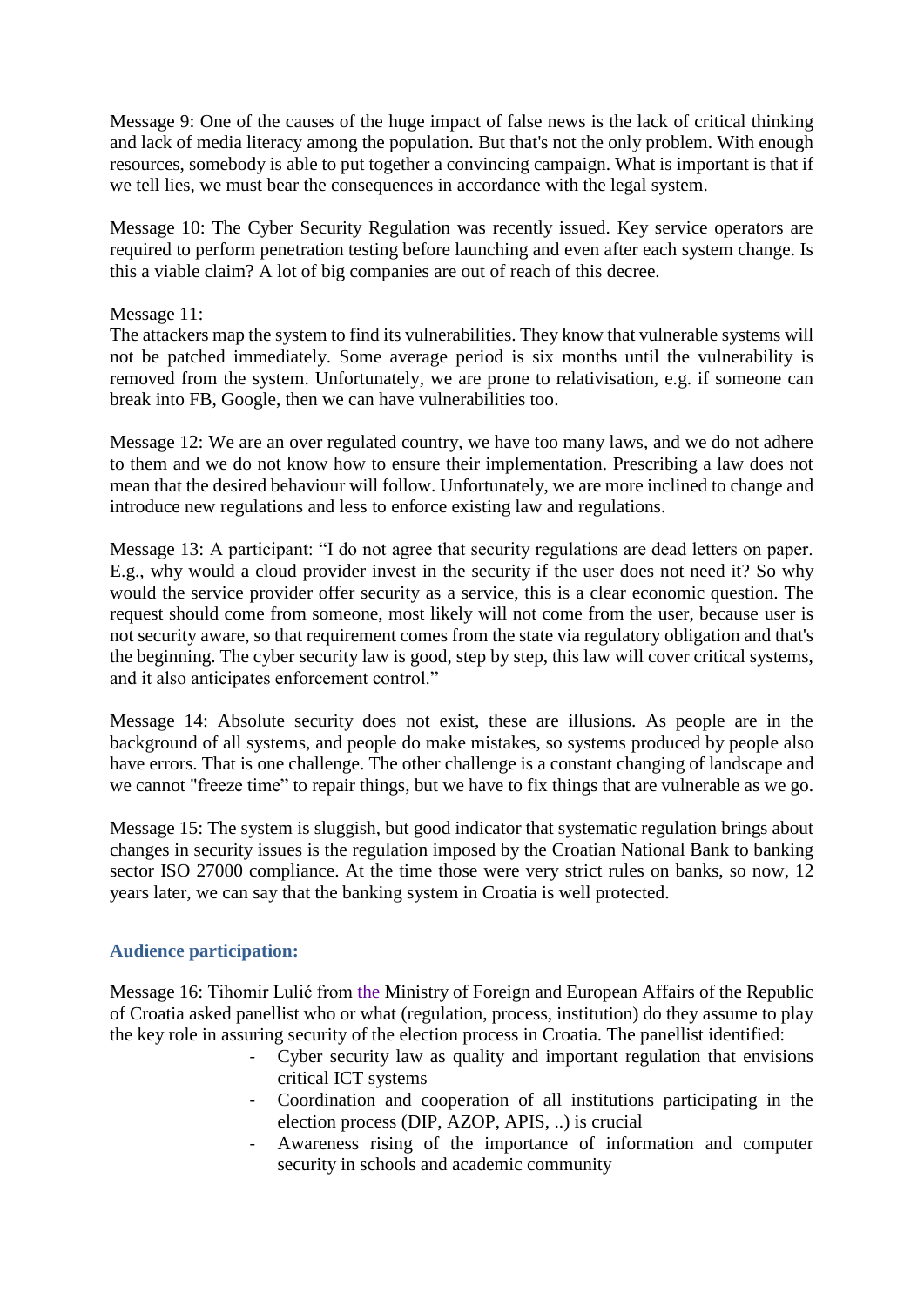- NIS directive is important and sensible. 100% security does not exist. The goal is to decrease the risk and implement effective threat and risk management
- We have a solid regulation, but unfortunately we are more prone to change and introduce new regulation than to practice and enforce existing ones
- Security is no one else's problem, we have to re-think solutions and work together.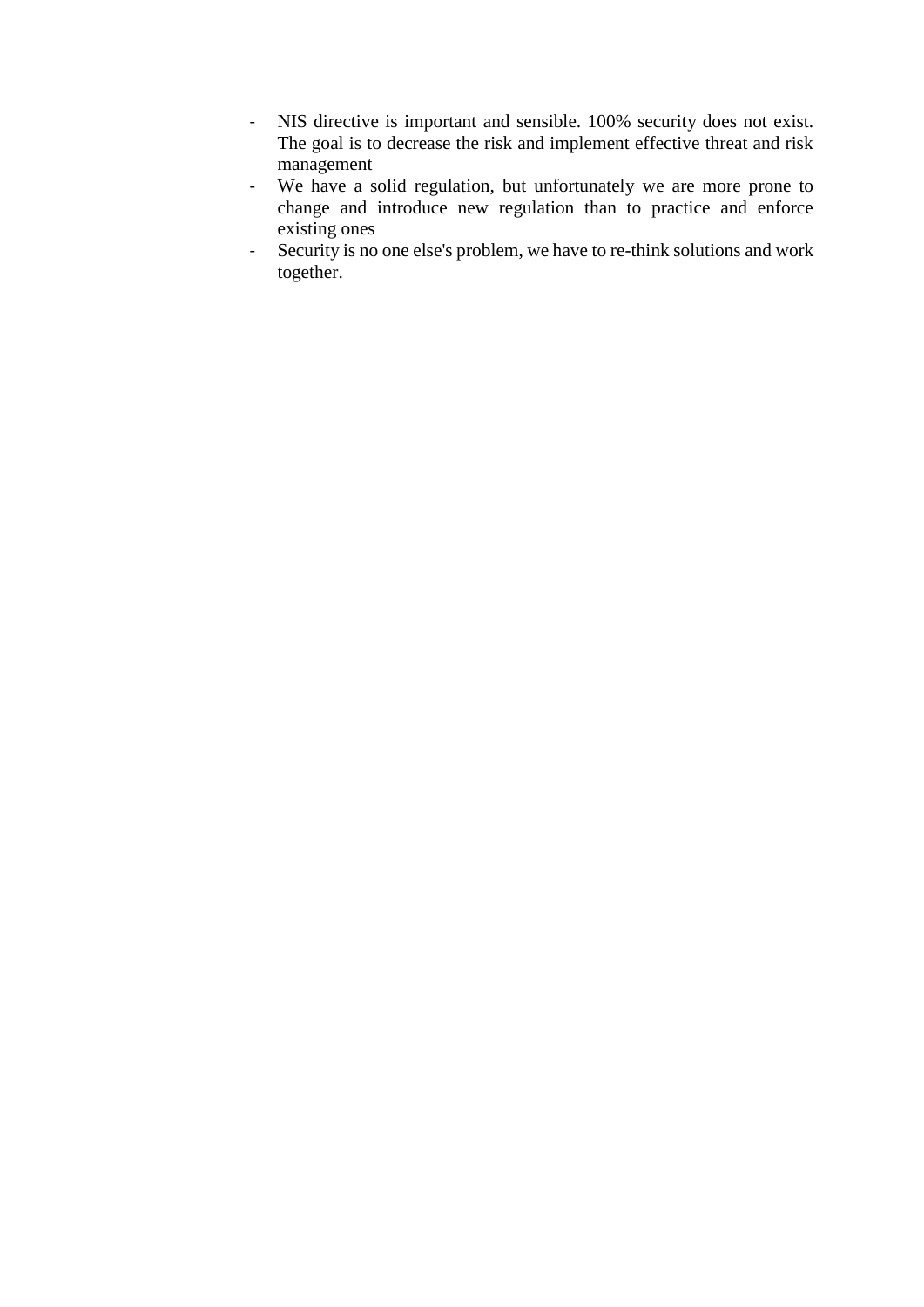## <span id="page-10-0"></span>**Panel on EU Copyright Reform**

#### **People:**

- Introductory presentation:
	- o doc. dr. sc. Tihomir Katulić (Faculty of Law, University of Zagreb)
- Panellists:
	- o doc. dr. sc. Romana Matanovac Vučković (Faculty of Law, University of Zagreb)
	- o Leina Meštrović (Digital DemoCroatia)
	- o Mladen Vukmir (Vukmir and Partners)
	- o Vlaho Hrdalo (BlockChain and Crypto Currencies Association)
- Moderator:
	- o doc. dr. sc. Tihomir Katulić (Faculty of Law, University of Zagreb)

#### **Topics:**

- What are the basic features of this directive?
- Why does the EU go into such a partial upgrading of the copyright system to a new digital single market?
- Has the Union made a step forward with this directive or is it a lot of paper, and a little effect?
- Does the directive allow better access to online content and greater use of copyrighted material?
- Or is the copyright reform the biggest attack on internet freedom so far?



Panellists of the second discussion on the Copyright reform in the EU

The introductory presentation was given by doc. Dr.sc. Tihomir Katulić. The most important messages heard during the discussion are as follows: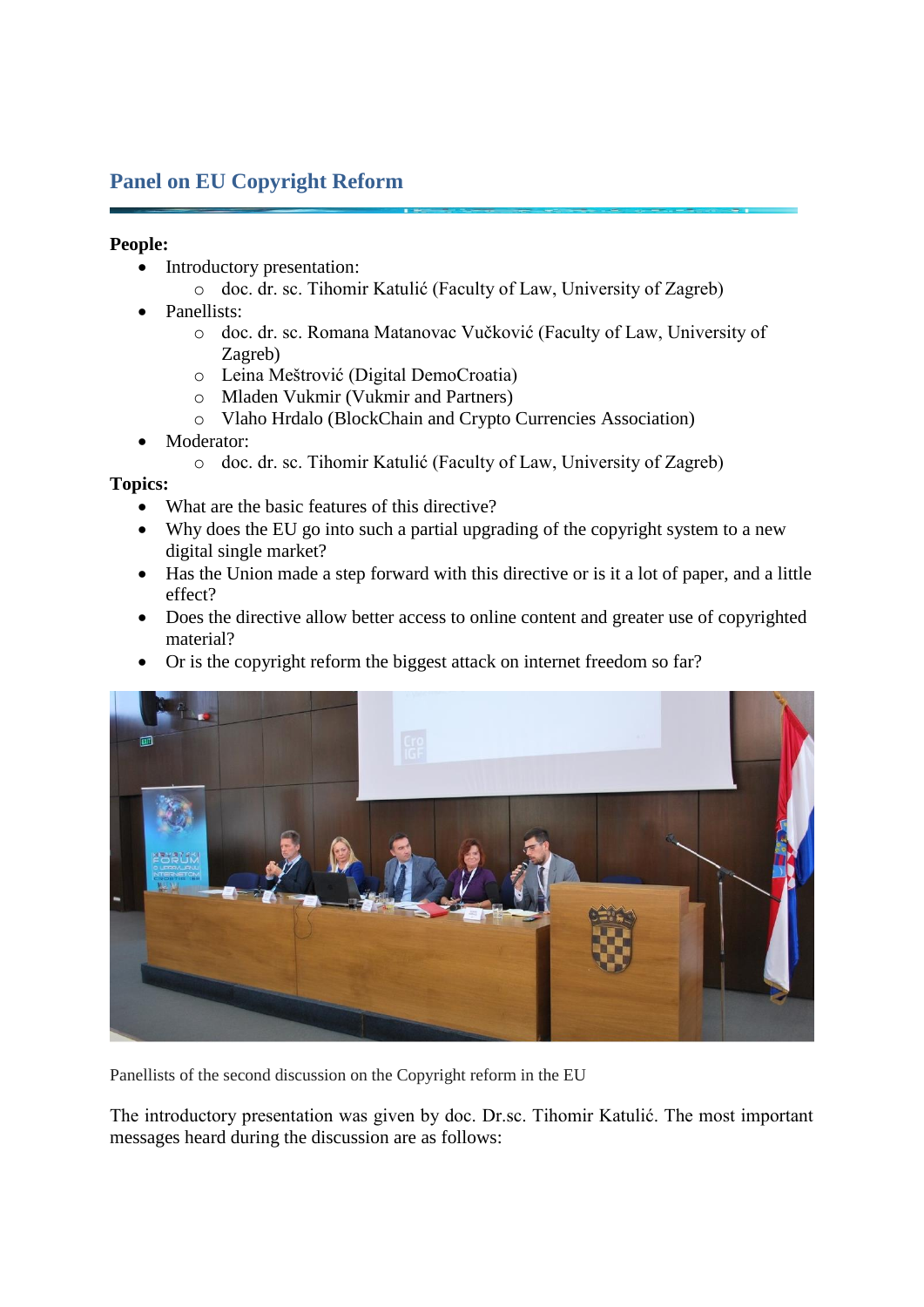Message 1: This reform is part of the project to create a common digital market for the EU. The European Union has developed a strategy for a single digital market and an important part of the legal regulation that should accompany the achievement of the strategic goals is the copyright reform.

#### Message 2:

Modern markets are systems of great complexity and the question is how to regulate them and what will they do to achieve it. When you want to interfere with the directive, the question is how to model the consequences. It is easier to read the goals and ambitions of the legislator, the question is what will really happen. This directive relies on technology to make its implementation possible. The question is whether the moment in which the directive is put in force allows for a proper modelling of the consequences.

#### Message 3:

The Bern Convention on the Protection of Literary and Artistic Works is one of the most successful multilateral mechanisms in the history of mankind. Copyright was more harmonized in our civilization than any other parts of the law thanks to the participation of a large number of countries during the 19th and 20th centuries. However, it no longer serves purpose, so there are criticisms of copyright. The copyrighted community has recently accepted a conversation about reviewing copyright law. We would have made a greater service to the societies had we earlier started with the review of this topic.

Message 4: In order to understand the intellectual property rights, we must know that we are actually talking about immaterial property. Since 1709, our societies have made a shift in understanding creativity as a property. How to protect it and how to apply it. Tangible and intangible assets behave differently. E.g. theft differ in our and previous times. There are differences that we were not able to properly place in the legal system in the past. But that does not mean that we have to leave the values that we want to protect.

Message 5: In the past, some considered that creativity is the question of individual inspiration. Nowadays we have a somewhat continuous creation, and that is why the fundamental understanding of the concept of creativity has altered. Viktor Hugo's concept of collective protection was introduced in the middle of the 19th century, because his plays were printed and performed without any compensation to the author. He did not have the means to regulate it, as much was happening far from Paris. The existence and responsibility of the mediators for the collective exercise of rights are not disputed.

#### Message 6:

Politically speaking, this is happening at the EU level. At this point, we do not know exactly how the text of the directive is read. The text of the directive is still being negotiated in a trialogue between the EU Parliament, the European Commission and the Council of Ministers of the EU.

#### Message 7:

The European Union's political message is - we need to do something for the media, culture and other creative industries because the existing regulation has turned this way against those industries and that the revenues of those operating on the Internet have grown disproportionately to the author's creations over the last 18 year. The idea of a directive is not to destroy the Internet but to redistribute the earnings between the creative activities on the internet.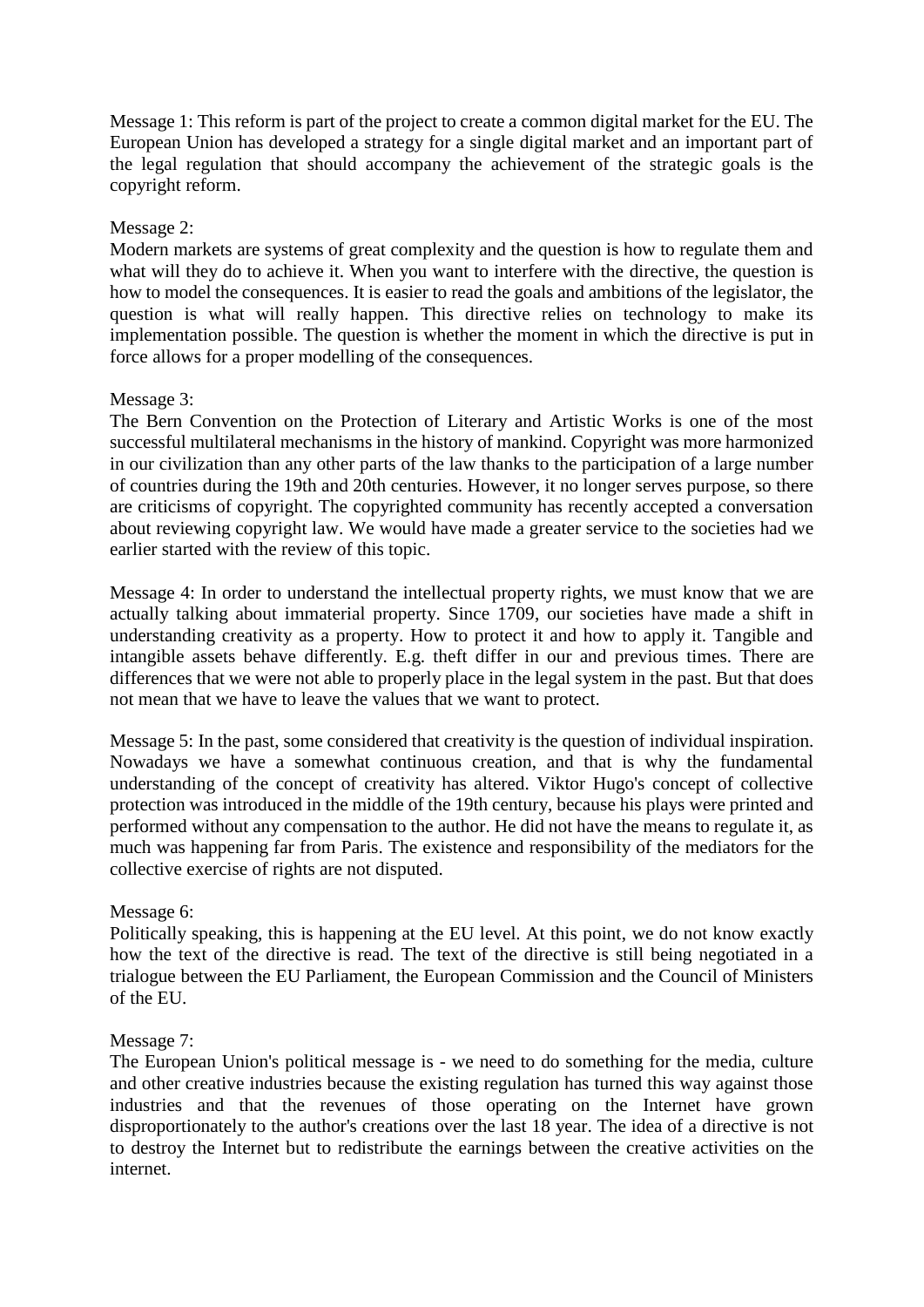Message 8: From artificial intelligence, you expect to recognize things that only human beings can recognize, such as memes. Technology requires absolute originality, for example, memes do not have it, because there is a humorous add-on in existing content.

Message 9: Facebook and Google already have filters in which millions were invested. At the same time, the ability of small companies to invest and comply with the directive is knocked down.

Message 10: It is expected that in practice, it will happen that Facebook, Google and similar platforms will preventively remove content and perform censorship so that they would not be punished. Companies are faced with this problem and filters will be the only way to react.

#### Message 11:

The directive should be transposed into national legislation. 28 member states, therefore 28 possible ways to regulate this issue nationally.

#### Message 12:

Timing of this panel is significant. Since yesterday, Italy does not support this directive. Italy accounts for about 11% of the EU population. We will see whether it will be done by some other member of the Union. I do not see what benefits the directive can bring to authors, education etc. There is a fear that through the adoption of the directive the offline publishers, associations and societies for the realization of collective law would profit.

Message 13: EU does not have strong IT equipment vendors any more.

Question for the audience #2: Do you think the EU space is over regulated compared to the North American continent and Asia?

The majority answered "Yes, EU is over regulated".

Message 14: The world should not be run by a private company. We must have a democratic society. Creativity and culture, which always had a certain form of support in society, should be protected and not left only to the market forces. Special treatment of cultural and creative content exists since there are people.

#### Message 15:

This whole discussion began with the assumption that copyright is something good and that it should be protected. There is no scientific paper that proves to be damaging because some content is shared free of charge. The biggest research on this issue made by the EU has shown that there is no evidence that piracy is bad.

#### Message 16:

Copyright is a civilization heritage. The Achievement of European Civilization. It rests on the idea of rewarding creative individuals for their efforts, by providing some means to live from their creative work, because thanks to their work, society goes further. This is not a natural law, but a social one, and of course we can discuss it and wonder whether this philosophical deal is properly set up or not, but we need to work in the prescribed procedures that change the established social effects that we have since 1709.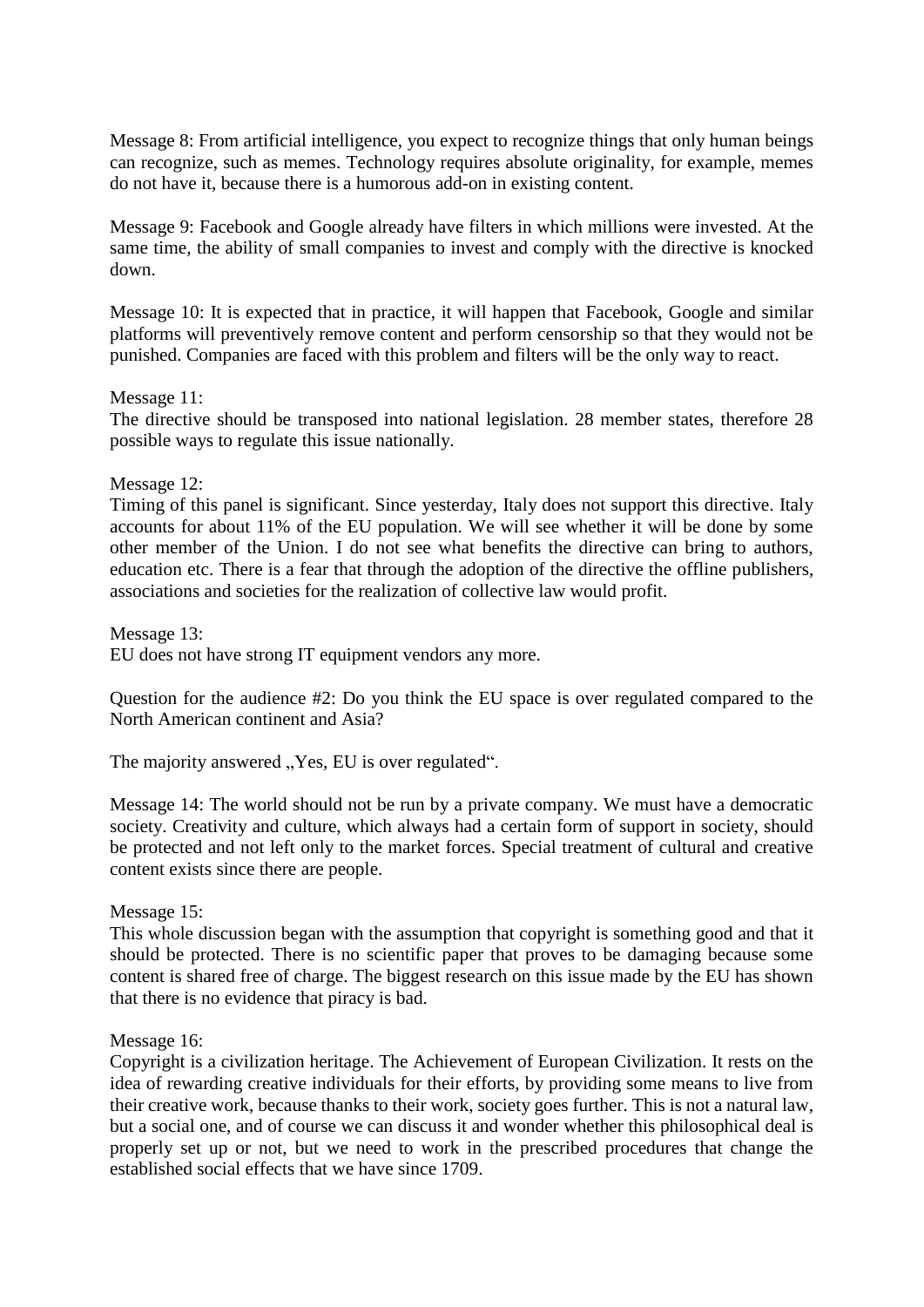Message 17: We need to fight against copyrights that would leave the authors unprotected and enable intermediaries to get the most. The phenomenon of digital works is to pass one and the same song a million times that it is still the same. Blockchain would solve the problem of 'double spending', i.e. the ability to refer the same thing to two different addresses, or to sell it several times.

Message 18: It is a myth that there is industry support for this directive. There is a risk that EU would push a large number of people to the dark web. If people do something and do not think it is wrong, it will not be possible to suppress it. The EU becomes as China, we would have censorship of the content before we put it on the Internet.

Message 19: It is a shame that we do not see greater vision and greater EU creativity in solving this problem. The EU has waited for too long. In the EU, we have a problem that we are three steps behind the current events. There will be further growth in the use of technology to regulate copyright, we will have technological solutions at the cost of legal ones.

#### Message 20:

If the directive is not adopted by May, its future is uncertain. The directive does not tell who can do what, but rather establishes the responsibility of the Internet platforms, so that their role enables fair distribution of income from the protected creative products. Namely, copyright users are not interested in denying access to the work of the author, but to make the most use and availability of it.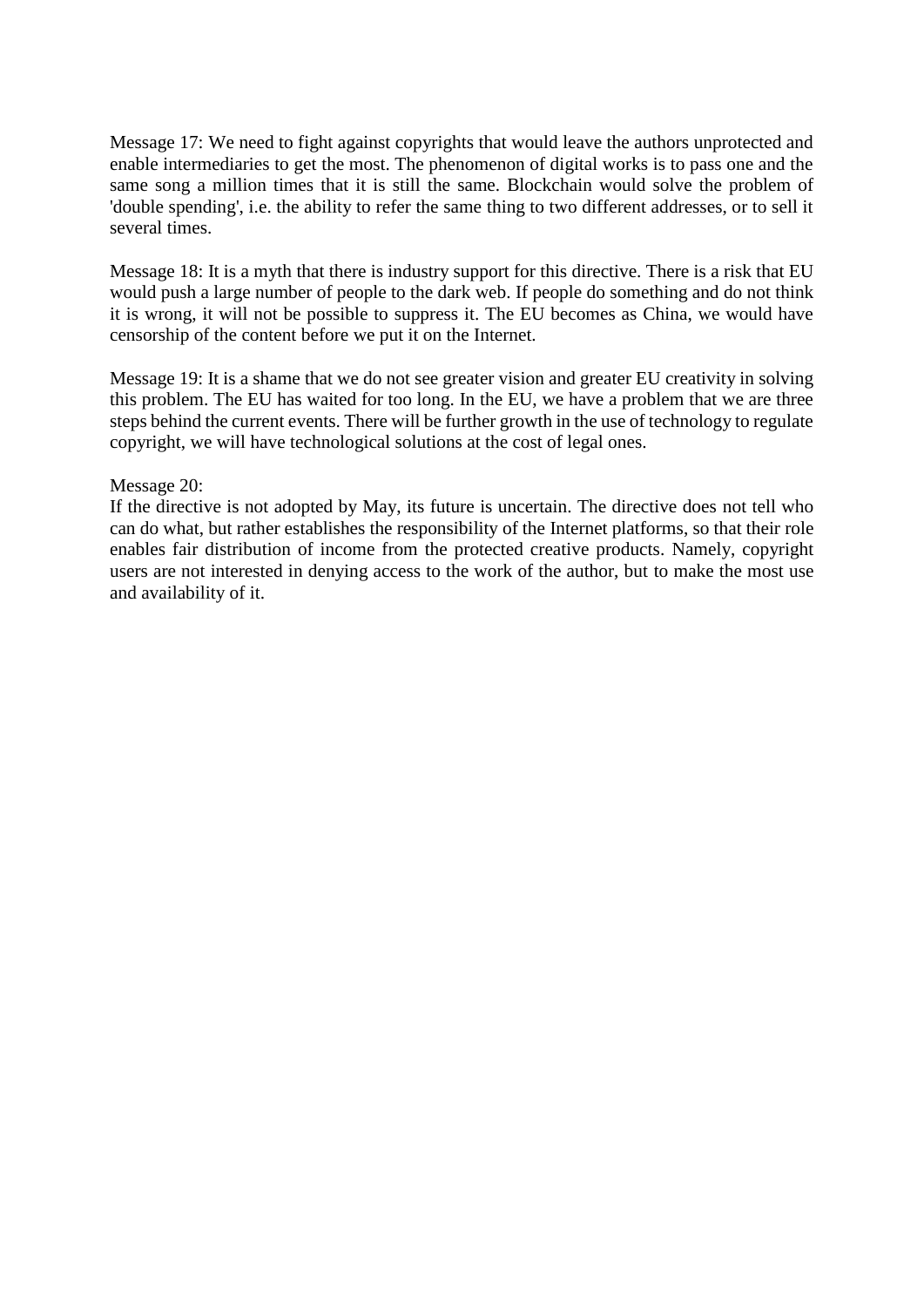## <span id="page-14-0"></span>**Participation**

There were about 80 participants at the Forum. The participation distribution was rather even among the Government, private sector and academia, while we would still need to get more participation from the civil society and Internet users in the future events. The sessions were held in Croatian.



Activity of the participants through the yellow, red and green cards

## <span id="page-14-1"></span>**Conclusions**

Main conclusions of the Forum were that we in Croatia have to further support and develop our national dialogue on the Internet related issues and Internet Governance in particular. An open, inclusive and multi-stakeholder model is seen as a good model for constructive participation. However, as the Forum was informal, no outcome documents were produced. As after the previous three fora, it was left to each participant to take home what she/he has heard.

## <span id="page-14-2"></span>**Feedback from the participants**

#### **Zdravko Jukić, HAKOM,** Croatian GAC Representative:

Very valuable input from open and inclusive discussions. At times, we could hear very different opinions and opposing positions but that is exactly what this forum is about. Government needs to listen to all stakeholders in order to develop a true national position on various internal, regional and global issues.